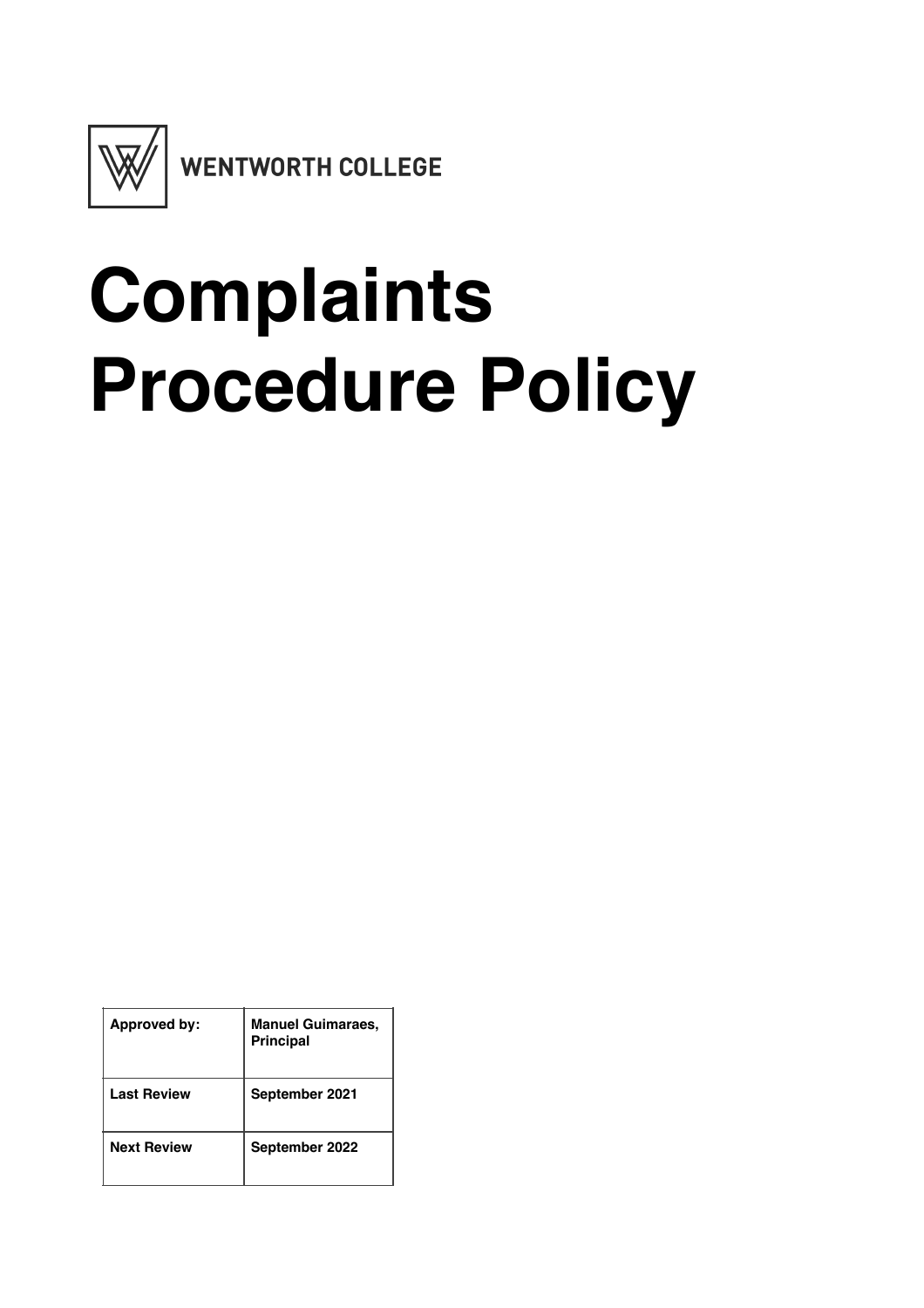## Complaints Procedure Policy

### **INFORMAL APPROACH**

Parents and students are encouraged to raise their concerns about an academic issue, in the first instance with the student's personal tutors. If the matter is financial, they should speak to KAREN NEDAS, the college bursar. Other complaints should, initially, be taken to Heads of Year.

It is suggested that at each stage, the person investigating the complaint makes sure that they:

- o establish **what** has happened so far, and **who** has been involved;
- o clarify the nature of the complaint and what remains unresolved
- $\circ$  meet with the complainant or contact them (if unsure or further information is necessary);
- o clarify what the complainant feels would put things right;
- o interview those involved in the matter and/or those complained of, allowing them to be accompanied if they wish;
- $\circ$  conduct the interview with an open mind and be prepared to persist in the questioning;
- o keep notes of the interview.

If parents/guardians believe that the college or a member of staff has not dealt with the matter in a satisfactory manner, they may pursue the complaint, informally, with Manuel Guimaraes, the Principal. This would normally take the form of a discussion with Mani and would occur after parents have pursued their concerns, as far as they are able, with other members of staff. The meeting should be arranged within a few days of the request.

An effective Complaints Procedure will:

- o encourage resolution of problems by **informal** means wherever possible;
- o be easily **accessible** and **publicised;**
- o be **simple** to understand;
- o be **impartial;**
- o be **non-adversarial;**
- o allow **swift** handling with established **time-limits** for action and keeping people informed of the progress;
- o ensure a full and **fair** investigation by an independent person where necessary;
- o respect people's desire for **confidentiality;**
- o address all the points at issue and provide an **effective** response and **appropriate**  redress, where necessary.

Formal procedures will need to be invoked when initial attempts to resolve the issue are unsuccessful and the person raising the concern remains dissatisfied and wishes to take the matter further

#### **REVIEW PANEL**

The panel will be appointed by or on behalf of the Proprietor. It will consist of three members of the college staff (who have no detailed knowledge of the complaint, ensuring fairness) and an individual who is completely independent of the management and running of the college.

Prior to the establishment of the review panel, the complainants(s) will be asked to give, in detail, their concerns in writing. Within 10 days of receipt of such, a review panel will be appointed. Depending on the complexity of the issue, the panel will meet within 5 - 15 days.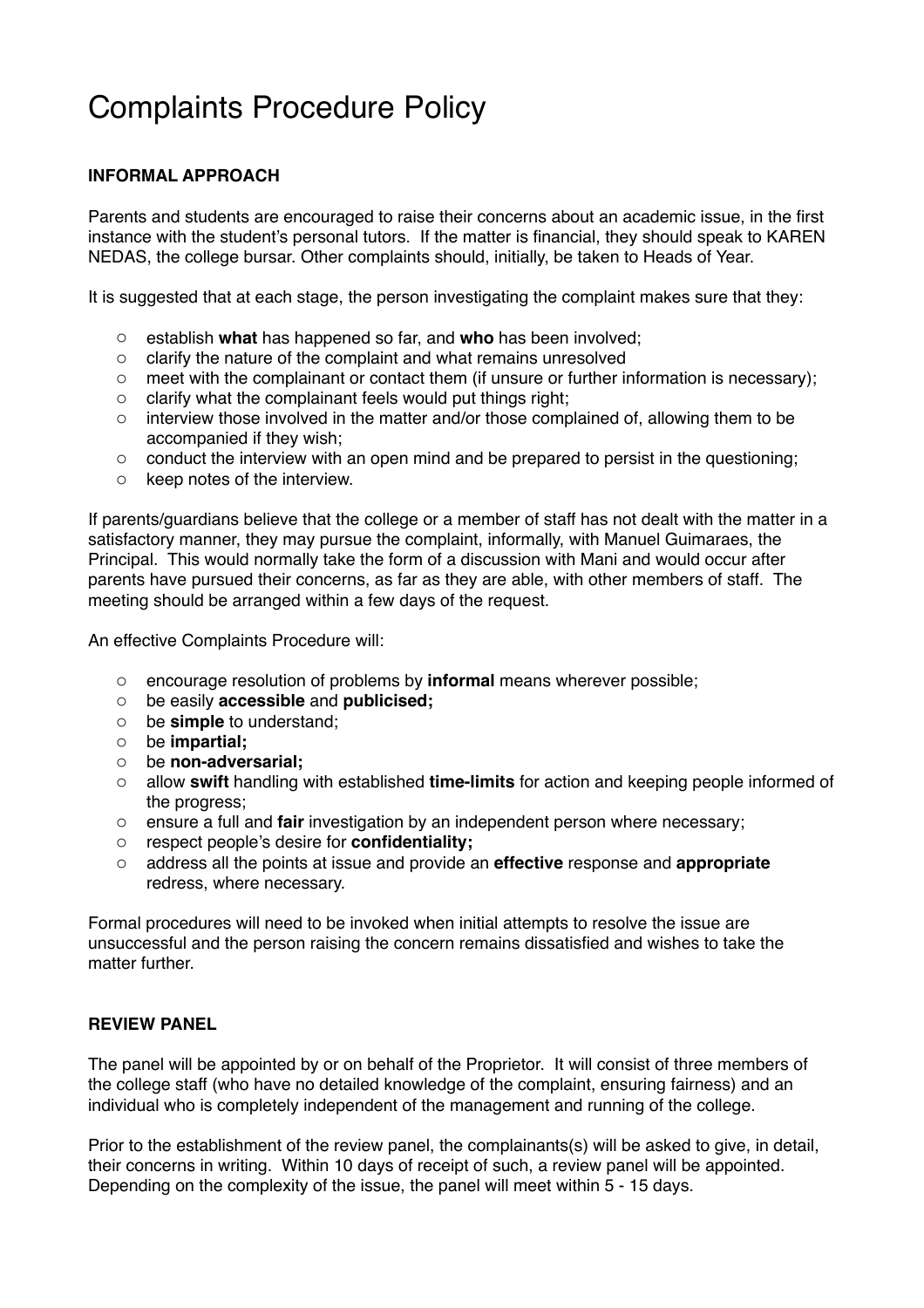Each member of the panel will be supplied with a copy of all relevant documents. The complainants will be supplied with copies of all documents, which the college is obliged to disclose under the Data Protection Act 1998. These papers will be issued not less than 5 working days before the review panel meets.

#### **REVIEW MEETING**

The meeting will take place at college. Those present, at the meeting, will be:-

- o Members of the review panel
- o The Principal
- o Any other relevant member of staff
- o The complainants and the student (if parents/guardian wish)

A friend may accompany Parents/guardians, if they wish; however, legal representation is inappropriate. The proceedings will be conducted in an informal manner but minutes will be taken. All parties present are entitled to take and return their own notes. The college will produce a formal record of the meeting, which will be retained, in a confidential file, in the Administrator's office. An elected member of the review panel will chair the meeting in order to allow all persons present the opportunity to speak. Everyone at the meeting is expected to show courtesy, restraint and good manners. The chair, at his/her discretion, terminates the meeting. Each of the issues raised, in the letter, will be discussed.

Following the meeting, the review panel will further discuss all issues raised and make a decision. In the absence of a clear vote, the chair will cast theirs. The decision of the Panel will remain FINAL. It will be notified to all parties, by letter, within five working days.

- $\circ$  If a complainant delivers their complaint during the week preceding a college holiday, then the time limits set out in this policy take effect from the commencing date of term or half term.
- o This policy has been set out in accordance with Education (Independent School Standards) (England) Regulations 2014 (Part 7 (f), (g)).
- o ALL COMPLAINTS WILL BE DEALT WITHIN THE STRICTEST OF CONFIDENCE.
- o A record will be kept of whether the complaint was resolved at a preliminary stage, or by a panel hearing.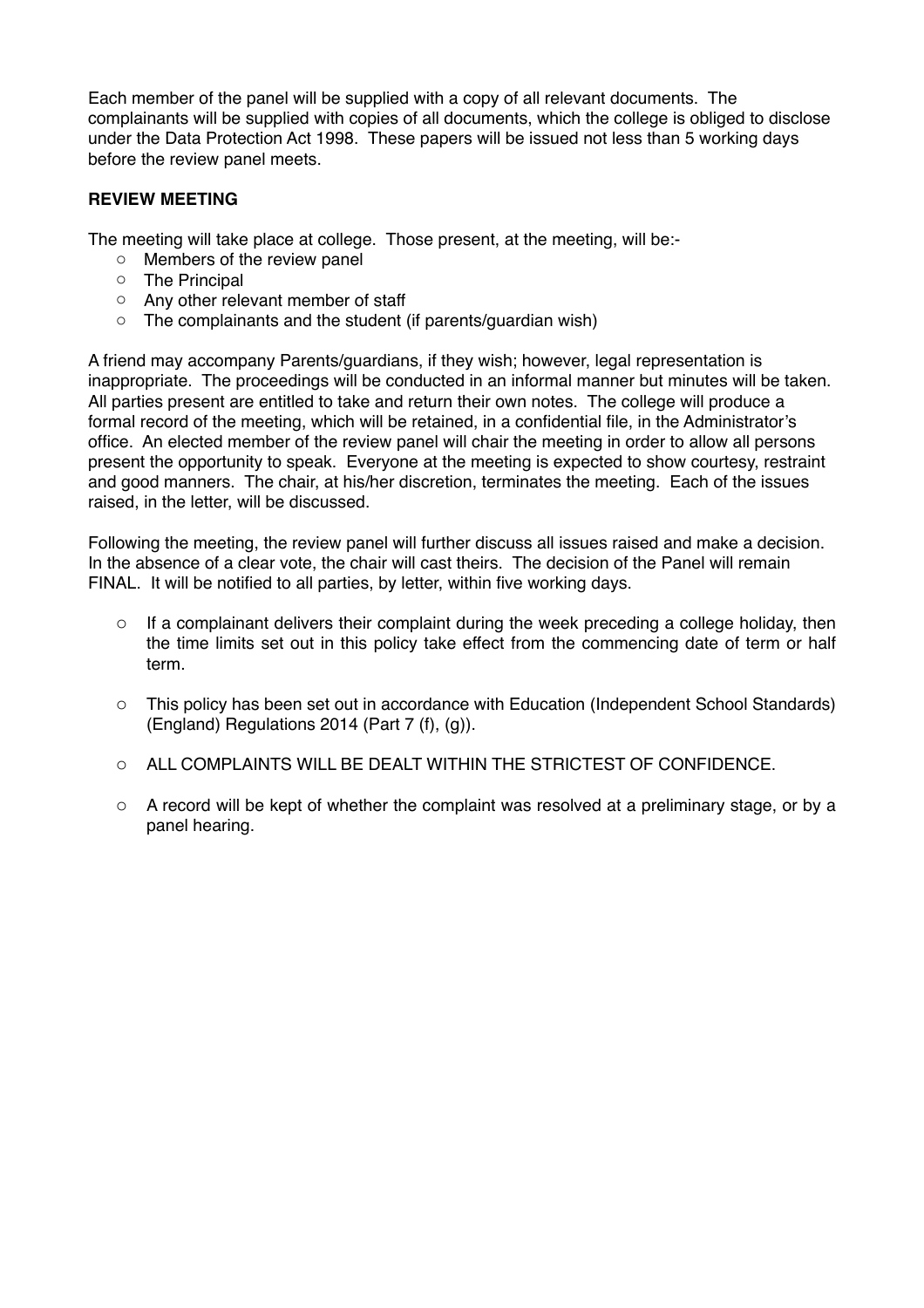#### **Complaint Form**

**Please complete and return to the School Administrator who will acknowledge receipt and explain what action will be taken.** 

**Your name:** 

**Pupil's name:**

**Your relationship to the pupil:**

**Address:** 

**Postcode: Day time telephone number: Evening telephone number:**

**Please give details of your complaint.**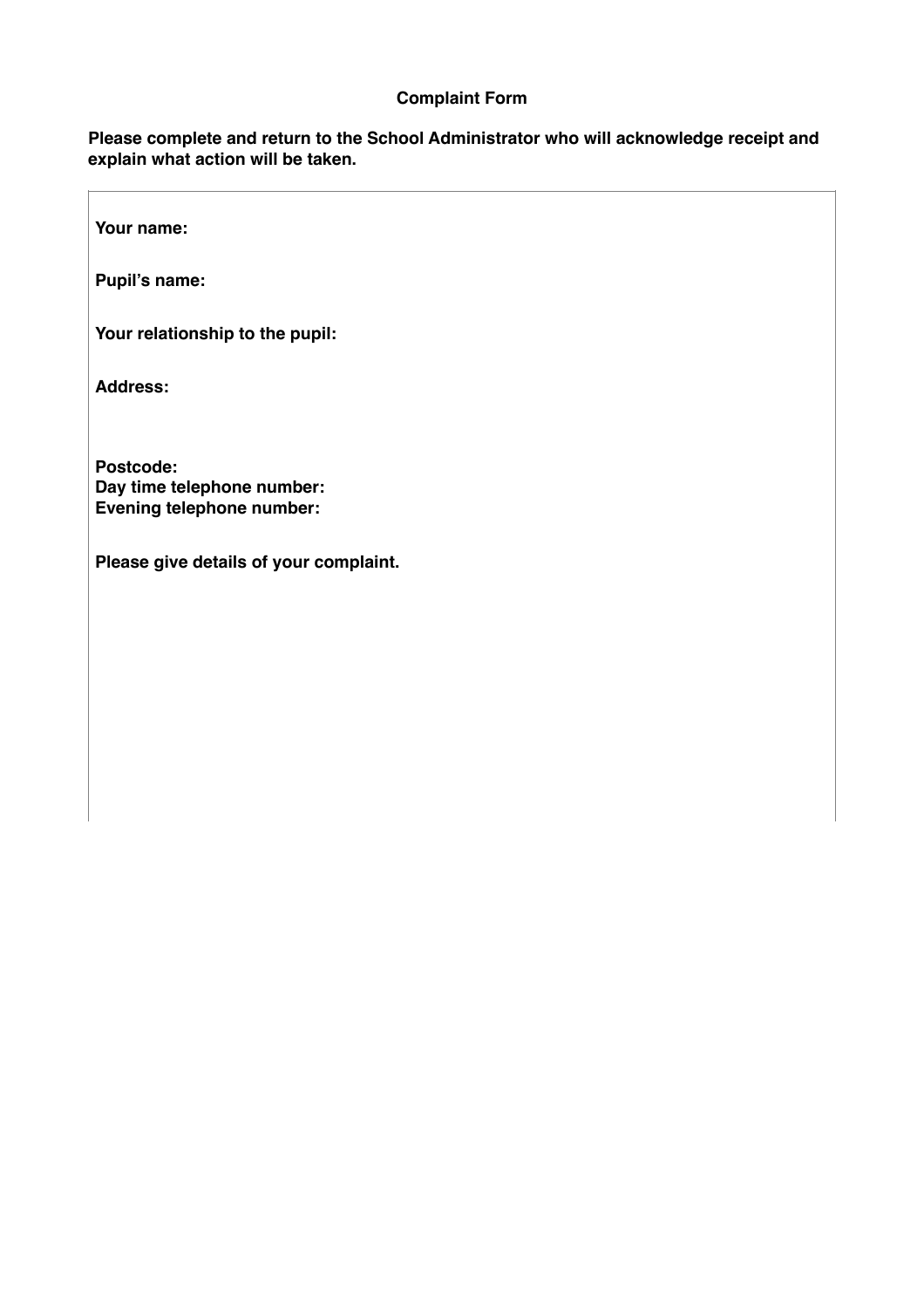| What action, if any, have you already taken to try and resolve your complaint.<br>(Who did you speak to and what was the response)? |  |
|-------------------------------------------------------------------------------------------------------------------------------------|--|
|                                                                                                                                     |  |
|                                                                                                                                     |  |
|                                                                                                                                     |  |
|                                                                                                                                     |  |
|                                                                                                                                     |  |
|                                                                                                                                     |  |
| What actions do you feel might resolve the problem at this stage?                                                                   |  |
|                                                                                                                                     |  |
|                                                                                                                                     |  |
|                                                                                                                                     |  |
| Are you attaching any paperwork? If so, please give details.                                                                        |  |
|                                                                                                                                     |  |
|                                                                                                                                     |  |
| Signature:                                                                                                                          |  |
|                                                                                                                                     |  |
| Date:                                                                                                                               |  |